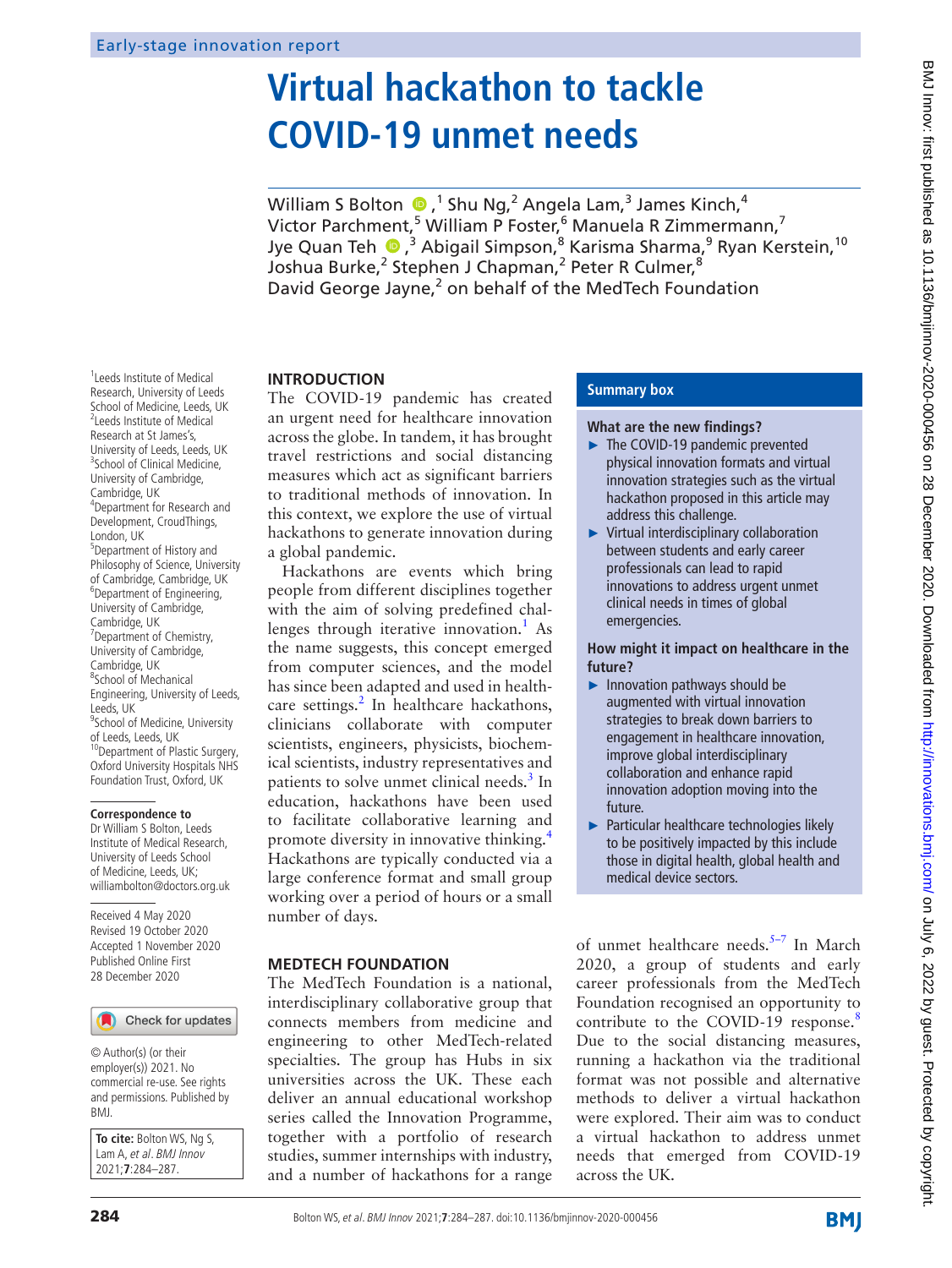# BMJ Innov: first published as 10.11136/bmjinnov-2020-000456 on 28 December 2020. Downloaded from http://innovations.bmj.com/ on July 6, 2022 by guest. Protected by copyright BMJ Innov: first published as 10.1136/bmjinnov-2020-000456 on 28 December 2020. Downloaded from thp://innovations.bmj.com/ BMJ Innov. first published as 10.1136/bmjinnov-2020-000456 on 28 December 2020. Downloaded from 202

# **METHODS**

To identify unmet needs for the hack, a social media strategy was used across several platforms, including Facebook, Twitter and LinkedIn. This involved a Google forms survey that facilitated free text submission of unmet needs across a wide audience range. These were targeted at both frontline healthcare workers and members of the public to describe current areas of unmet need at home or in their place of work/ care. We opted for free text submission as we did not want to pre-empt the responses and sought to collate a wide range of varying unmet needs. An interdisciplinary team of medical students, junior doctors, engineering undergraduates and PhD students designed and facilitated the virtual hackathon. Microsoft Teams (Microsoft Corporation, Washington) was chosen as the platform to deliver the virtual hackathon as it facilitates the formation of multiple small groups, file sharing, intergroup and intragroup messaging, in-team video conferencing functions and whole group announcements. The organising team worked in shifts to facilitate the hackathon. Experts from healthcare, engineering and computer science were on standby to call in and advise teams throughout the hack. Participants were recruited 1week prior to the hackathon start date.

# **RESULTS**

# **Defining the unmet needs**

A total of 15 questions were formed from the submitted unmet needs, which were grouped thematically and summarised in [figure](#page-1-0) 1. There were five unmet need themes: 'community', 'education/training', 'mental health', 'public health' and 'hospital'. The diverse set of unmet needs demonstrated the wide impact that COVID-19 has on all areas of the health and social care system, as well as affecting the lives and work of most of the population. A varied set of needs requires a broad range of expertise to address them and a virtual



# **COVID-19 Unmet Needs**

# Community

How can we ensure that those who are at home are able to get adequate supplies of necessities (e.g. food, medicines)?

- Is there a way patients can receive consultations and prescriptions without physically entering the healthcare setting?
- How can we minimise the risk that frontline healthcare professionals are posing to their households?

## **Education/Training**



How can we digitalise education for medical students and healthcare professionals, whose training programmes have been disrupted by COVID-19?

How can we ensure a smooth transition of retired healthcare professionals, medical students and nontraditional hospital doctors into hospital medicine, and facilitate effective communication between them and the existing workforce?

platform for interdisciplinary collaborative working is essential to achieve the desired outcomes.

# **Conducting a virtual hackathon**

One hundred and twenty-three participants signed up to the hackathon: 38 medical students (30.1%), 9 National Health Service doctors (7.3%) (including 7 junior doctors and 2 consultants), 12 industry representatives (9.8%), and 64 non-clinical students and academics (52%) (42 undergraduates; 22 postgraduates) mainly from engineering subjects, product design and computer science. Approximately one-third were based in the Leeds City Region, one-third from Cambridge and one-third from elsewhere across the UK. Each participant ranked the unmet needs in order of preference, and teams were formed based on these while trying to maintain a broad range of disciplines within each team. Initially, 18 teams were formed.

The virtual hackathon ran continuously from 3 to 5 April 2020. At the end of the event, each team submitted a project proposal and business canvas that captured their main ideas. Some teams were working on similar concepts and so in these circumstances, teams were combined to collaborate on a solution together. There were 12 unique solution concepts submitted at the end of the hackathon. Unlike other hackathons, all teams (rather than a singular team) were offered further support to progress their submitted ideas where practically possible.

# **Translating the hack outcomes**

Of the innovations submitted (as of 27 April 2020), seven were primarily digital solutions, three were primarily device and hardware solutions and two involved a combination ([table](#page-2-0) 1). The post-hack support took the form of each team being assigned a dedicated mentor from the MedTech Foundation. This mentor connected the team to industry or research partners where necessary, gave them coaching on idea and



**Hospital** 

- How can we ensure effective triaging of patients?
- Is there a way to oxygenate community Continuous<br>Positive Airway Pressure (CPAP) machines?
- How can we manage the current personal protective equipment (PPE) shortages in the NHS? Can we create a better test for COVID-197
- Is there a way to monitor COVID sufferers' health continuously, at home or in hospital?

# **Public Health**



How can we facilitate epidemiological data collection? How can we keep up to date with COVID-19 research and results?



**Mental Health** 

Is there a safe method to care for alcohol/drug addicts that are likely to experience withdrawal due to the lockdown? How can we manage mental health issues exacerbated by isolation?

<span id="page-1-0"></span>**Figure 1** Themes of the COVID-19 unmet needs tackled in the MedTech Foundation virtual hackathon.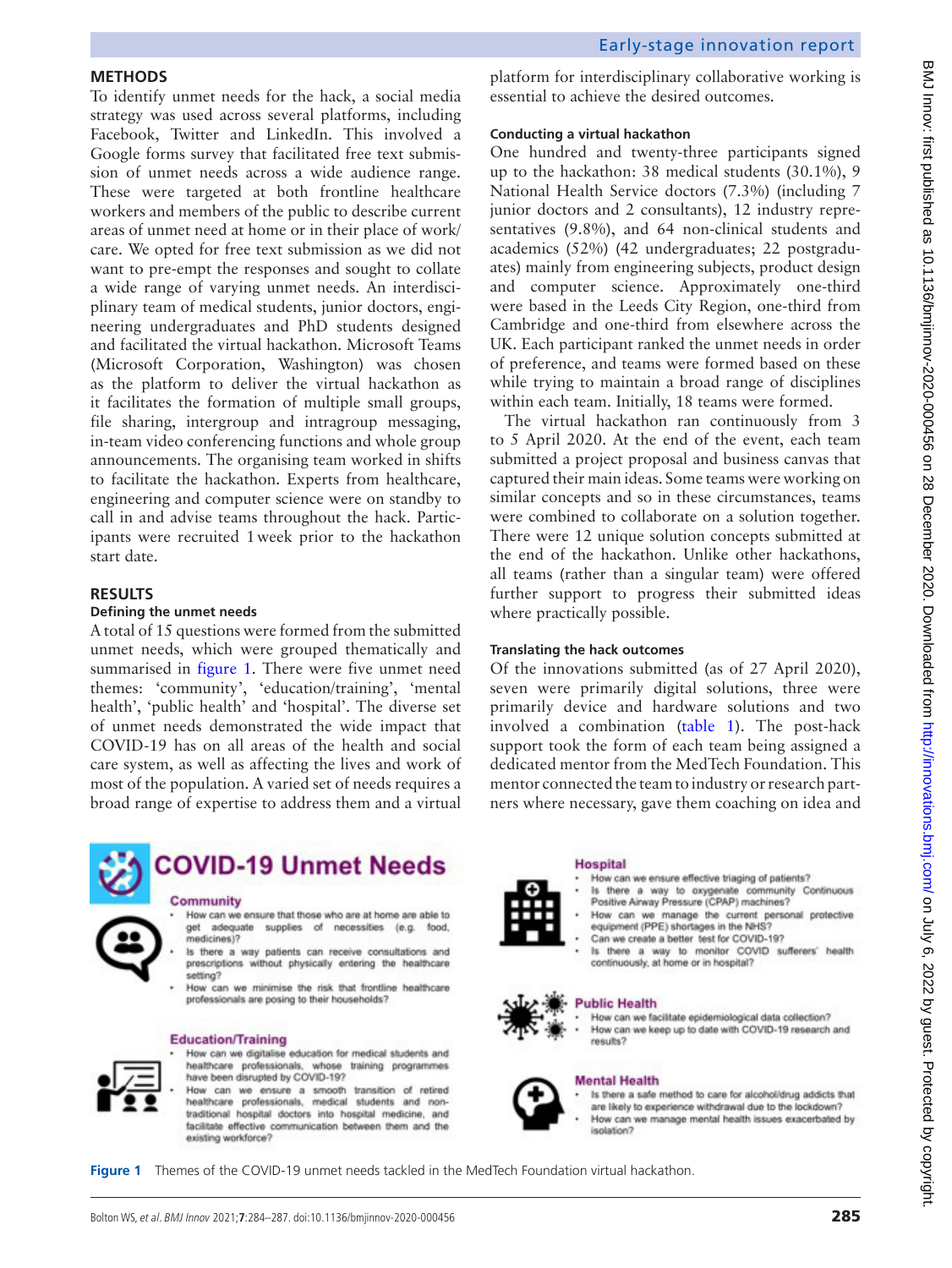<span id="page-2-0"></span>**Table 1** Initial outcomes for projects emerging from the MedTech Foundation virtual hackathon to address COVID-19 unmet needs

| <b>Theme addressed</b>        | Solutions $(n=)$ and<br>type<br>Total $n=12$                           | <b>Initial outcomes</b><br>(as of 27 April 2020)                                                                                      |
|-------------------------------|------------------------------------------------------------------------|---------------------------------------------------------------------------------------------------------------------------------------|
| Community                     | Digital solutions<br>$n=2$<br>Hardware or hybrid<br>solutions<br>$n=1$ | Beta platform created<br>and in use<br>$n=1$<br>Connected to industry<br>partners<br>$n=1$<br>On-going concept<br>refinement<br>$n=1$ |
| <b>Education and Training</b> | Digital solutions<br>$n=1$<br>Hardware or hybrid<br>solutions<br>$n=2$ | Connected to industry<br>partners<br>$n=1$<br>On-going concept<br>refinement<br>$n=2$                                                 |
| Hospital                      | Digital solutions<br>$n=1$<br>Hardware or hybrid<br>solutions<br>$n=2$ | Beta platform created<br>and in use<br>$n=1$<br>On-going concept<br>refinement<br>$n=2$                                               |
| Public health                 | Digital solutions<br>$n=2$<br>Hardware or hybrid<br>solutions<br>$n=0$ | Beta platform created<br>for testing<br>$n=1$<br>Connected to industry<br>partners<br>$n=1$                                           |
| Mental health                 | Digital solutions<br>$n=1$<br>Hardware or hybrid<br>solutions<br>$n=0$ | On-going concept<br>refinement<br>$n=1$                                                                                               |

strategy, and helped them compile grant applications or further business pitches where appropriate. Three teams subsequently linked with companies working in a similar area and have continued to explore how their ideas may be integrated into existing solutions. Three digital solution teams have created beta versions for preliminary testing, including one artificial intelligence website solution that aims to help frontline healthcare workers find answers to COVID-19 questions using trusted guidelines/sources. This already has  $>$ 100 unique users per day.<sup>[9](#page-3-6)</sup> In this exemplar, the solution addressed the education/hospital unmet need we identified of easily allowing busy frontline staff to keep up to date with the latest guidance and evidence tailored to COVID-19 patients. One collaborative funding application has been submitted and more are in preparation. Another has developed a beta and is currently collaborating with a clinical trials unit to improve their epidemiological data collection.<sup>10</sup> The remaining teams are either refining their concepts, or may pivot away from their original idea to explore new areas.

# **DISCUSSION**

This short communication provides a rare examination of how a wide variety of disciplines can rapidly mobilise to hack and translate innovation in response to a global crisis. In less than 4weeks, a virtual hackathon was conducted and tangible outputs realised. The virtual format is ideal for times of social-distancing, but in an ever-globalised world, these working methods are increasingly relevant to connect geographically diverse groups together to innovate effectively.

A criticism of hackathons has been that they often fail to result in tangible outputs. $11$  In healthcare innovation, it is essential that suitable ideas emerging from hackathons are given the environment to translate into either patient, public or healthcare worker benefit. It may not be possible, or indeed necessary, to do this with every concept that emerges. For example, following further market research or preliminary scientific investigation, it may become apparent that the initial proposal is unfeasible. In our commentary, we demonstrate that producing tangible outputs is possible via a rapidly delivered virtual hackathon.

Virtual hackathons have been conducted else-where to address COVID-19 challenges.<sup>[12–14](#page-3-9)</sup> In Germany, the government launched a virtual hackathon to tackle the biggest challenges arising from the COVID-19 outbreak. Over 42 000 people participated resulting in over 800 projects being submitted to a government sponsored panel to decide which will receive funding to be taken forward.<sup>15</sup> Delivering at this scale requires the backing of governmental departments or big industry to fund and administer the event. Although the concept of hackathons is not new, virtually delivered hackathons are comparatively rare and there appears to have been a dramatic increase in the number of virtual hackathons since the COVID-19 outbreak. Virtual formats are attractive as they can offer quickly organised and scalable collaboration, although the challenge of achieving translation and impact remains. Additional issues that arise from virtual formats come from practically navigating who, and where, the ideas belong to, and how decisions around their translation should be conducted after the fact. In many COVID-19 related innovation activities, concepts are being developed open source as a contribution to citizen science.<sup>16–18</sup> In our hackathon, we took a similar approach and participants were advised of this policy before taking part. Post-outbreak, the authors recommend the wider adoption of virtual hackathons as a strategy to generate innovation efficiently and effectively while breaking down discipline and geographic silos. Mechanisms to achieve open collaboration while maintaining and protecting intellectual property rights can greatly enhance the overall efficiency of the innovation pathway.<sup>19</sup> Face-to-face hackathons are often